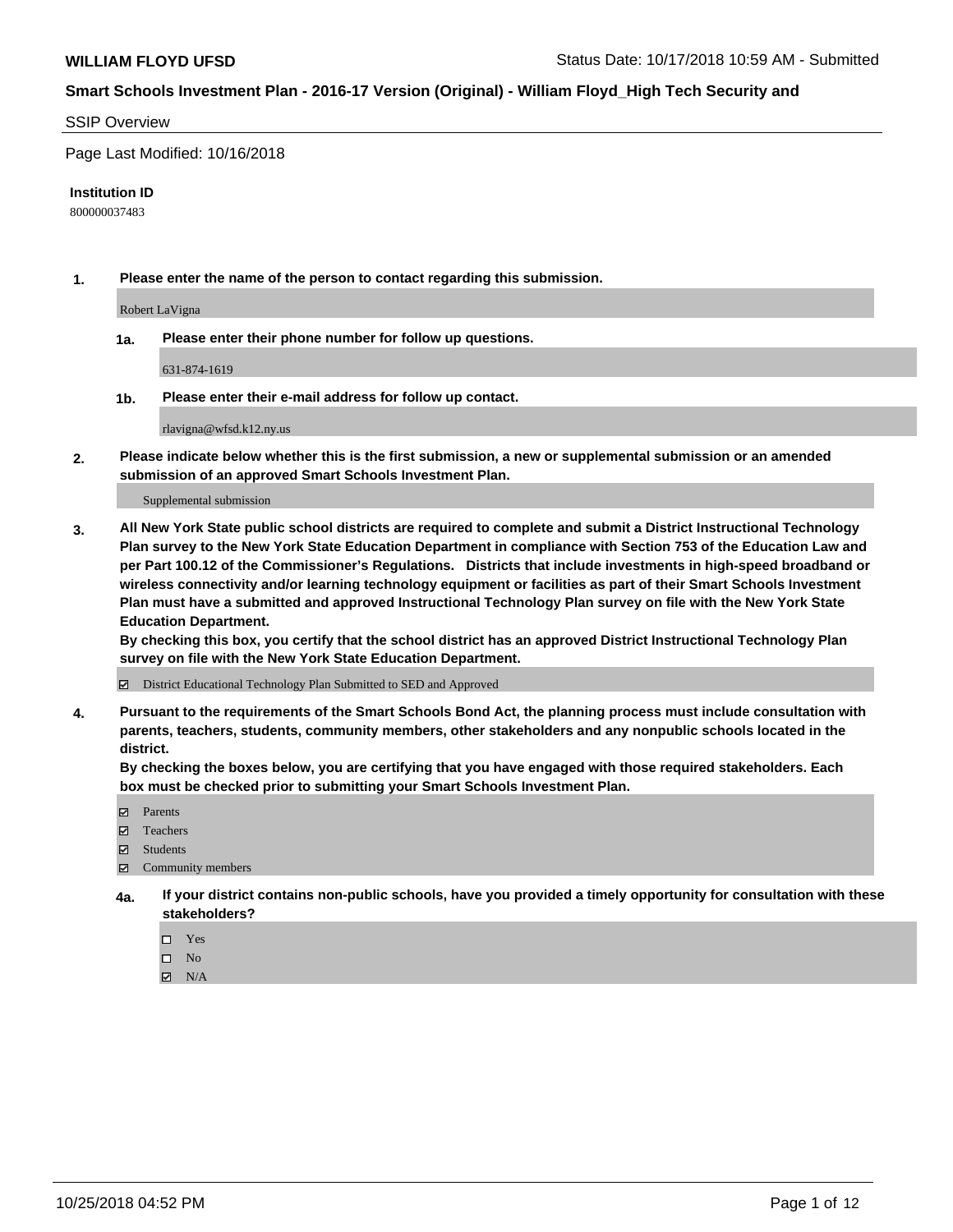### SSIP Overview

Page Last Modified: 10/16/2018

### **5. Certify that the following required steps have taken place by checking the boxes below: Each box must be checked prior to submitting your Smart Schools Investment Plan.**

- The district developed and the school board approved a preliminary Smart Schools Investment Plan.
- $\boxtimes$  The preliminary plan was posted on the district website for at least 30 days. The district included an address to which any written comments on the plan should be sent.
- $\boxtimes$  The school board conducted a hearing that enabled stakeholders to respond to the preliminary plan. This hearing may have occured as part of a normal Board meeting, but adequate notice of the event must have been provided through local media and the district website for at least two weeks prior to the meeting.
- The district prepared a final plan for school board approval and such plan has been approved by the school board.
- $\boxtimes$  The final proposed plan that has been submitted has been posted on the district's website.
- **5a. Please upload the proposed Smart Schools Investment Plan (SSIP) that was posted on the district's website, along with any supporting materials. Note that this should be different than your recently submitted Educational Technology Survey. The Final SSIP, as approved by the School Board, should also be posted on the website and remain there during the course of the projects contained therein.**

SSIPIII.pdf

**5b. Enter the webpage address where the final Smart Schools Investment Plan is posted. The Plan should remain posted for the life of the included projects.**

http://www.wfsd.k12.ny.us/index.php/2017/06/william-floyd-school-district-smart-school-investment-plan/

**6. Please enter an estimate of the total number of students and staff that will benefit from this Smart Schools Investment Plan based on the cumulative projects submitted to date.**

9,400

**7. An LEA/School District may partner with one or more other LEA/School Districts to form a consortium to pool Smart Schools Bond Act funds for a project that meets all other Smart School Bond Act requirements. Each school district participating in the consortium will need to file an approved Smart Schools Investment Plan for the project and submit a signed Memorandum of Understanding that sets forth the details of the consortium including the roles of each respective district.**

 $\Box$  The district plans to participate in a consortium to partner with other school district(s) to implement a Smart Schools project.

**8. Please enter the name and 6-digit SED Code for each LEA/School District participating in the Consortium.**

| <b>Partner LEA/District</b> | <b>ISED BEDS Code</b> |
|-----------------------------|-----------------------|
| (No Response)               | (No Response)         |

**9. Please upload a signed Memorandum of Understanding with all of the participating Consortium partners.**

(No Response)

**10. Your district's Smart Schools Bond Act Allocation is:**

\$10,398,033

**11. Enter the budget sub-allocations by category that you are submitting for approval at this time. If you are not budgeting SSBA funds for a category, please enter 0 (zero.) If the value entered is \$0, you will not be required to complete that survey question.**

|                                       | Sub-<br><b>Allocations</b> |
|---------------------------------------|----------------------------|
| School Connectivity                   |                            |
| Connectivity Projects for Communities |                            |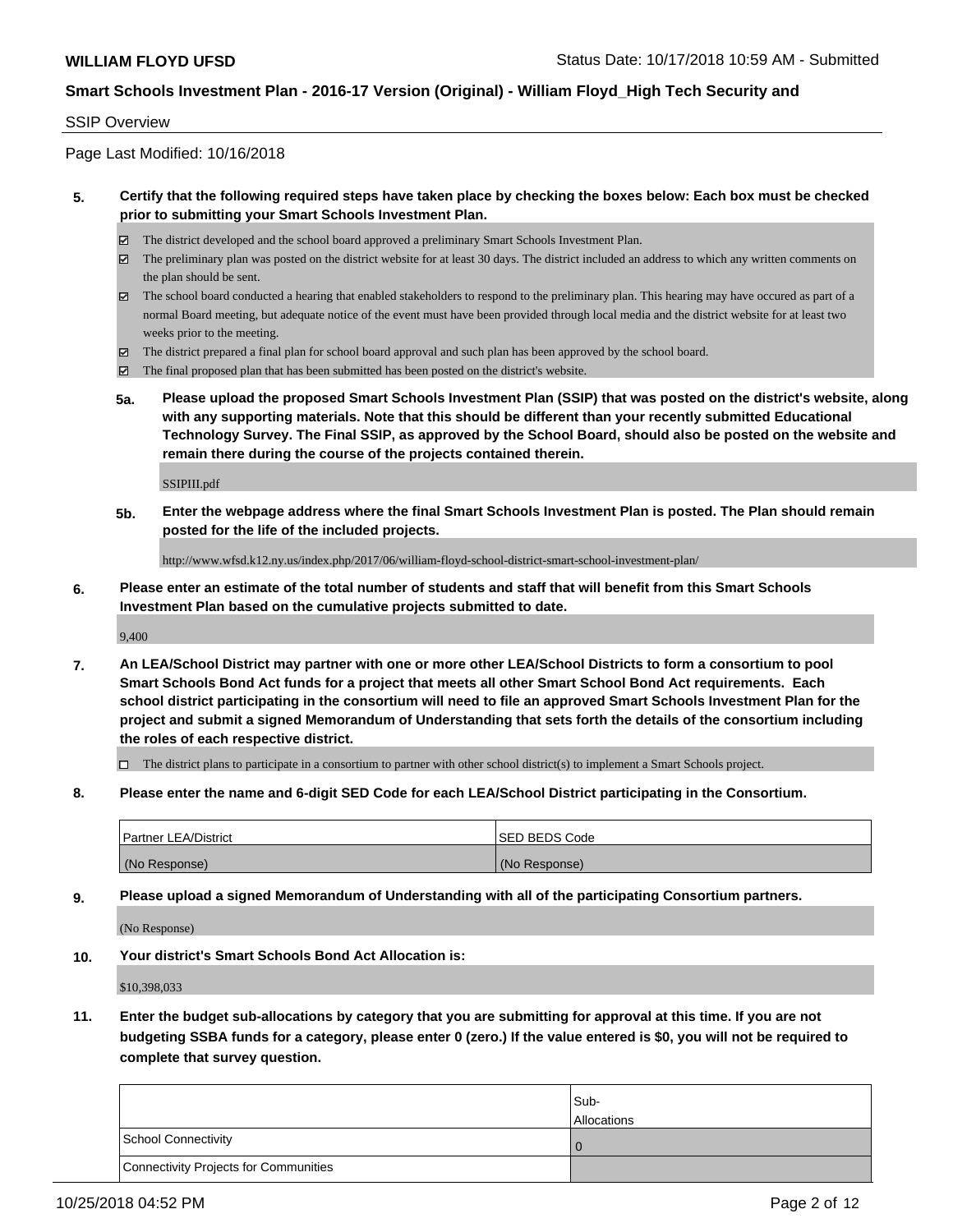# SSIP Overview

|                                    | Sub-<br>Allocations |
|------------------------------------|---------------------|
|                                    | ω                   |
| Classroom Technology               |                     |
| Pre-Kindergarten Classrooms        |                     |
| Replace Transportable Classrooms   |                     |
| <b>High-Tech Security Features</b> | 2,026,848           |
| Totals:                            | 2,026,848           |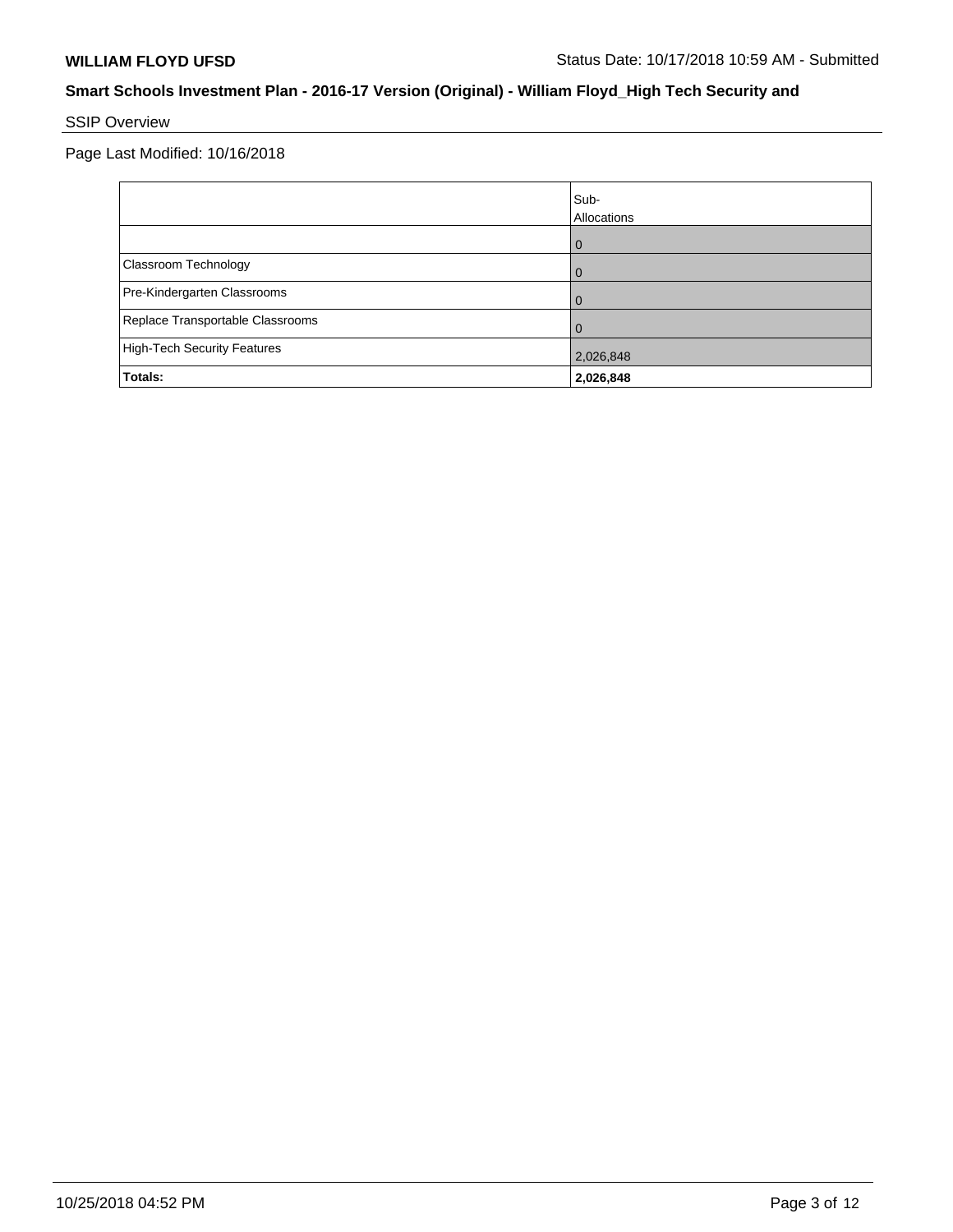### School Connectivity

Page Last Modified: 10/27/2017

- **1. In order for students and faculty to receive the maximum benefit from the technology made available under the Smart Schools Bond Act, their school buildings must possess sufficient connectivity infrastructure to ensure that devices can be used during the school day. Smart Schools Investment Plans must demonstrate that:**
	- **• sufficient infrastructure that meets the Federal Communications Commission's 100 Mbps per 1,000 students standard currently exists in the buildings where new devices will be deployed, or**
	- **• is a planned use of a portion of Smart Schools Bond Act funds, or**
	- **• is under development through another funding source.**

**Smart Schools Bond Act funds used for technology infrastructure or classroom technology investments must increase the number of school buildings that meet or exceed the minimum speed standard of 100 Mbps per 1,000 students and staff within 12 months. This standard may be met on either a contracted 24/7 firm service or a "burstable" capability. If the standard is met under the burstable criteria, it must be:**

**1. Specifically codified in a service contract with a provider, and**

**2. Guaranteed to be available to all students and devices as needed, particularly during periods of high demand, such as computer-based testing (CBT) periods.**

**Please describe how your district already meets or is planning to meet this standard within 12 months of plan submission.**

(No Response)

- **1a. If a district believes that it will be impossible to meet this standard within 12 months, it may apply for a waiver of this requirement, as described on the Smart Schools website. The waiver must be filed and approved by SED prior to submitting this survey.**
	- By checking this box, you are certifying that the school district has an approved waiver of this requirement on file with the New York State Education Department.

### **2. Connectivity Speed Calculator (Required)**

|                         | Number of<br>Students | Multiply by<br>100 Kbps | Divide by 1000   Current Speed<br>to Convert to<br>Required<br>Speed in Mb | lin Mb           | Expected<br>Speed to be<br>Attained Within   Required<br>12 Months | <b>Expected Date</b><br>When<br>Speed Will be<br>l Met |
|-------------------------|-----------------------|-------------------------|----------------------------------------------------------------------------|------------------|--------------------------------------------------------------------|--------------------------------------------------------|
| <b>Calculated Speed</b> | (No<br>Response)      | (No Response)           | (No<br>Response)                                                           | (No<br>Response) | l (No<br>Response)                                                 | (No<br>Response)                                       |

### **3. Describe how you intend to use Smart Schools Bond Act funds for high-speed broadband and/or wireless connectivity projects in school buildings.**

(No Response)

**4. Describe the linkage between the district's District Instructional Technology Plan and the proposed projects. (There should be a link between your response to this question and your response to Question 1 in Part E. Curriculum and Instruction "What are the district's plans to use digital connectivity and technology to improve teaching and learning?)**

(No Response)

**5. If the district wishes to have students and staff access the Internet from wireless devices within the school building, or in close proximity to it, it must first ensure that it has a robust Wi-Fi network in place that has sufficient bandwidth to meet user demand.**

**Please describe how you have quantified this demand and how you plan to meet this demand.**

(No Response)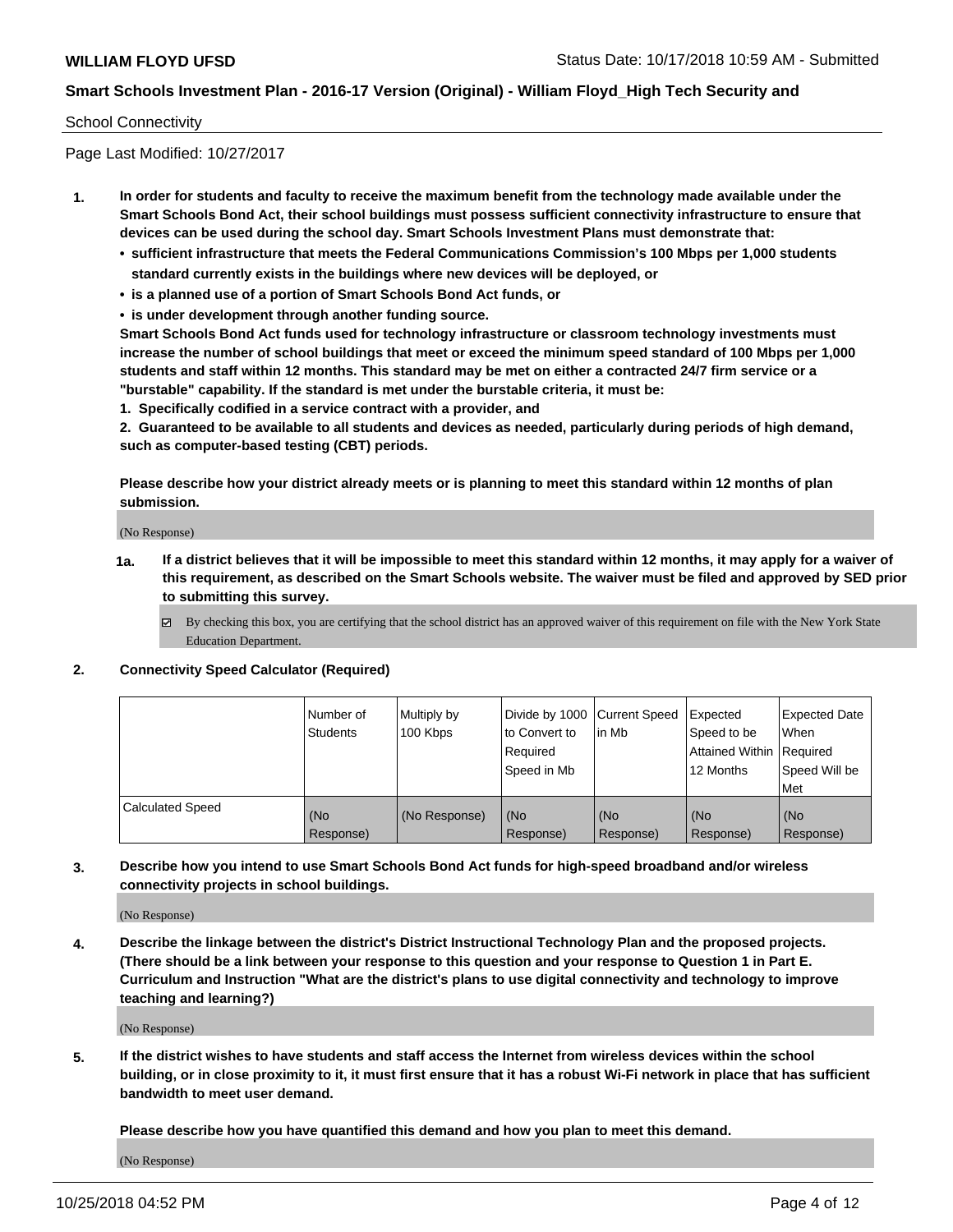### School Connectivity

Page Last Modified: 10/27/2017

**6. As indicated on Page 5 of the guidance, the Office of Facilities Planning will have to conduct a preliminary review of all capital projects, including connectivity projects.**

**Please indicate on a separate row each project number given to you by the Office of Facilities Planning.**

| <b>Project Number</b> |  |
|-----------------------|--|
| (No Response)         |  |

**7. Certain high-tech security and connectivity infrastructure projects may be eligible for an expedited review process as determined by the Office of Facilities Planning.**

**Was your project deemed eligible for streamlined review?**

No

**8. Include the name and license number of the architect or engineer of record.**

| Name          | l License Number |
|---------------|------------------|
| (No Response) | (No Response)    |

**9. If you are submitting an allocation for School Connectivity complete this table. Note that the calculated Total at the bottom of the table must equal the Total allocation for this category that you entered in the SSIP Overview overall budget.** 

|                                                   | Sub-          |
|---------------------------------------------------|---------------|
|                                                   | Allocation    |
| Network/Access Costs                              | (No Response) |
| Outside Plant Costs                               | (No Response) |
| <b>School Internal Connections and Components</b> | (No Response) |
| <b>Professional Services</b>                      | (No Response) |
| Testing                                           | (No Response) |
| <b>Other Upfront Costs</b>                        | (No Response) |
| <b>Other Costs</b>                                | (No Response) |
| Totals:                                           | 0             |

**10. Please detail the type, quantity, per unit cost and total cost of the eligible items under each sub-category. This is especially important for any expenditures listed under the "Other" category. All expenditures must be eligible for tax-exempt financing to be reimbursed through the SSBA. Sufficient detail must be provided so that we can verify this is the case. If you have any questions, please contact us directly through smartschools@nysed.gov. NOTE: Wireless Access Points should be included in this category, not under Classroom Educational Technology, except those that will be loaned/purchased for nonpublic schools.**

**Add rows under each sub-category for additional items, as needed.**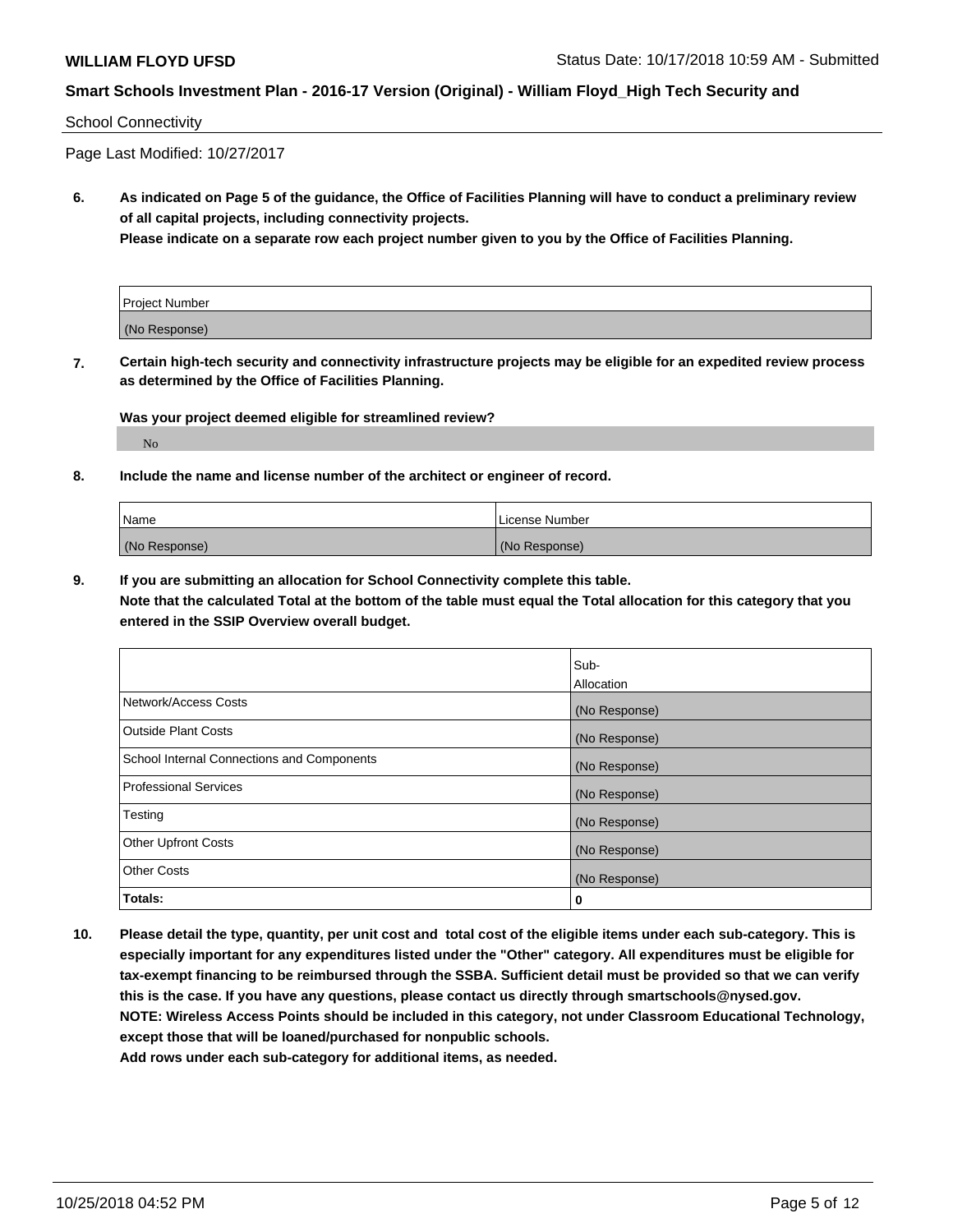School Connectivity

| Select the allowable expenditure<br>type.<br>Repeat to add another item under | Item to be purchased | Quantity      | Cost per Item | <b>Total Cost</b> |
|-------------------------------------------------------------------------------|----------------------|---------------|---------------|-------------------|
| each type.                                                                    |                      |               |               |                   |
| (No Response)                                                                 | (No Response)        | (No Response) | (No Response) | (No Response)     |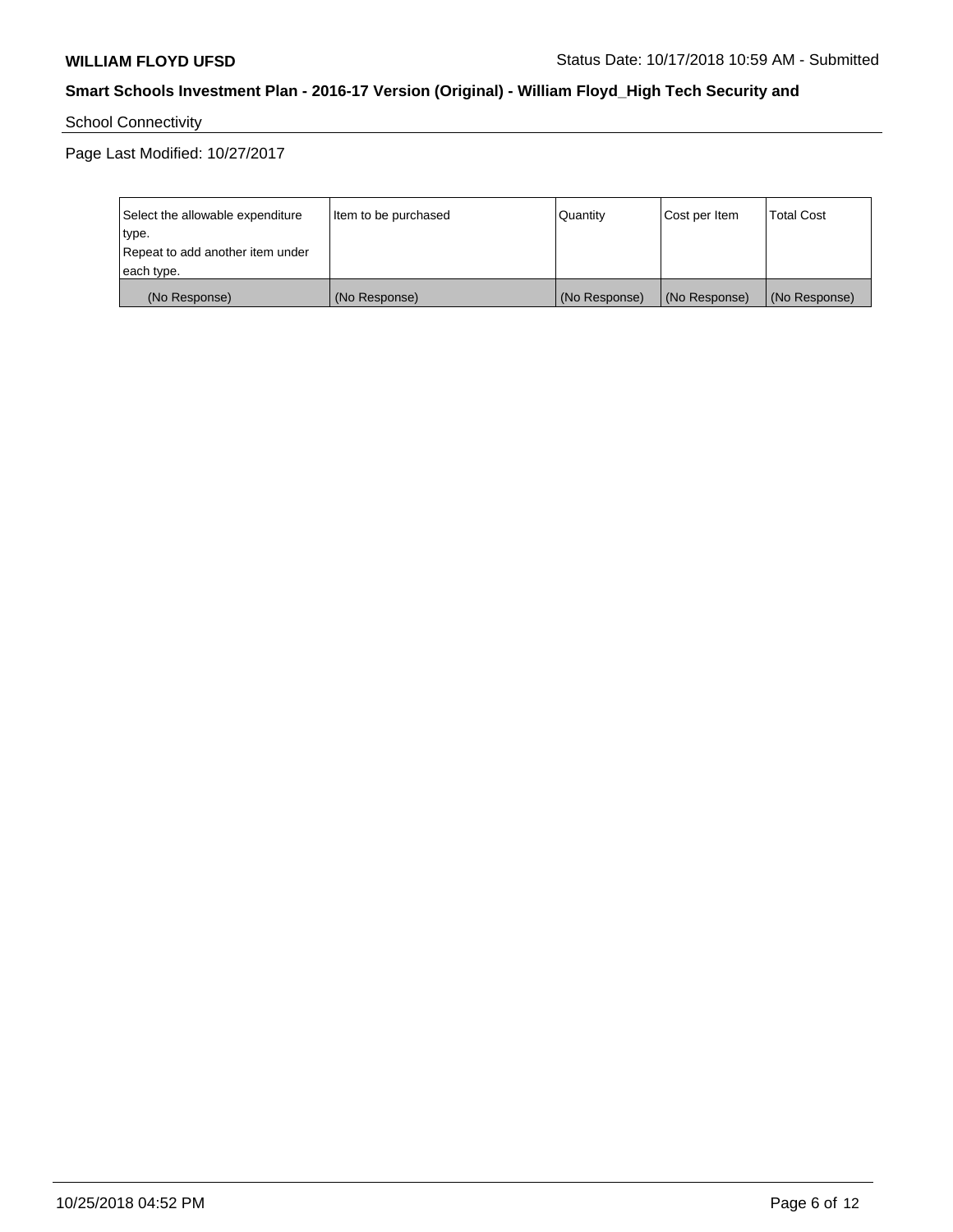### High-Tech Security Features

Page Last Modified: 10/15/2018

### **1. Describe how you intend to use Smart Schools Bond Act funds to install high-tech security features in school buildings and on school campuses.**

The William Floyd School District is committed to providing all of our students with a high-quality education. It is our mission to achieve a learnercentered, nurturing, safe environment that empowers students and teachers with the ability and desire to thrive as life-long learners. To achieve this requires a commitment to and investment in the technologies required to improve instruction and ensure our students' and staff members' security. We are committed to the ideal that safety is paramount to successful learning environments. Our long term strategy is multifaceted: • Rebuild our technology infrastructure to future proof our network capacity • Improve and integrate our security and communication systems • Increase our teacher aptitude for the integration of technology • Improve our students' access to technology • Develop classroom spaces that foster collaboration and critical thinking To accomplish these long-term goals, this phase of our Smart School Investment Plan will be focused on upgrading our physical security system and improving our current telecommunications platform.

Our current systems are not fully integrated and as a result, we have limitations that have been identified by outside evaluators. While we have emergency plans and protocols in place, in the event of a serious threat on our campus, we do not have seamless communications from a variety of locales throughout the district or remotely. This limitation impedes our ability to implement a lock down or system wide alert from a multitude of input devices. While our physical security system does provide reasonable camera coverage throughout our schools, the cameras are analog with standalone digital video recorders (DVRs). These cameras produce poor quality video and have many blind spots. We have addressed this with a full site survey by several security professionals and building administration. More importantly, there is no centralized management system or remote access available to facilitate proper daily and emergency management. We are also working to ensure our system is fully integrated with local law enforcement.

We will be installing fully integrated IP video cameras throughout the district that can be leveraged by first responders. To accomplish this we will need to run new CAT 6 Cable for each camera. The project will include the installation of a system that has real-time video recording and alerts, remote video viewing capabilities, and video archiving. We will be building the capacity to upgrade to IP Phone for emergency broadcasting and event triggering. Our next Smart School Investment Plan will address additional upgrades to our high-tech security and unified communication systems. Another goal of this project is to build system redundancy throughout, to ensure that we are flexible and prepared for any emergency situation.

**2. All plans and specifications for the erection, repair, enlargement or remodeling of school buildings in any public school district in the State must be reviewed and approved by the Commissioner. Districts that plan capital projects using their Smart Schools Bond Act funds will undergo a Preliminary Review Process by the Office of Facilities Planning.** 

**Please indicate on a separate row each project number given to you by the Office of Facilities Planning.**

| Project Number        |  |  |
|-----------------------|--|--|
|                       |  |  |
| 58-02-32-03-7-999-008 |  |  |

#### **3. Was your project deemed eligible for streamlined Review?**

- Yes **Z** No
- **4. Include the name and license number of the architect or engineer of record.**

| Name       | License Number |
|------------|----------------|
| Tetra Tech | 16549          |

### **5. If you have made an allocation for High-Tech Security Features, complete this table.**

**Note that the calculated Total at the bottom of the table must equal the Total allocation for this category that you entered in the SSIP Overview overall budget.**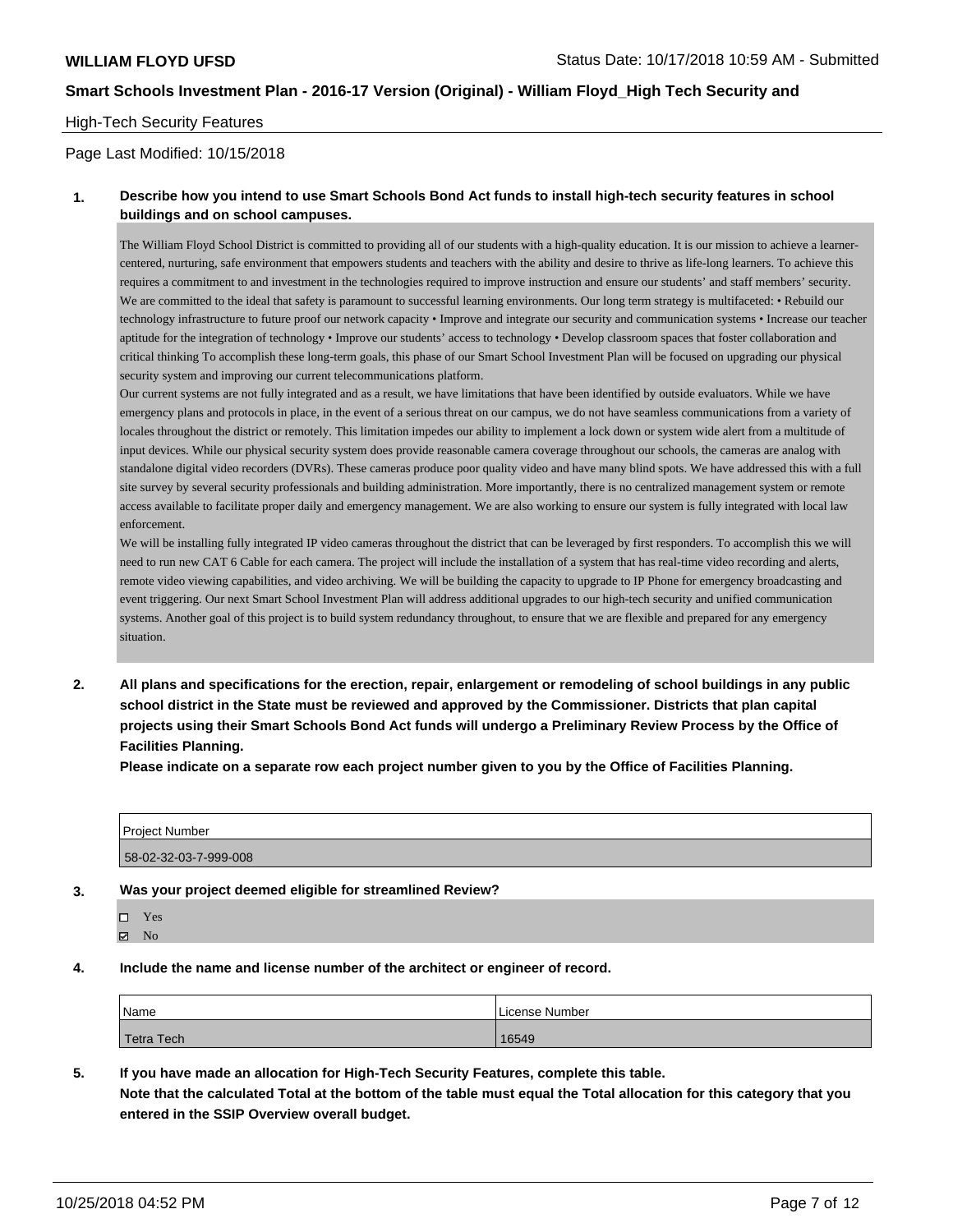## High-Tech Security Features

Page Last Modified: 10/15/2018

|                                                      | Sub-Allocation |
|------------------------------------------------------|----------------|
| Capital-Intensive Security Project (Standard Review) | (No Response)  |
| <b>Electronic Security System</b>                    | 1,958,012      |
| <b>Entry Control System</b>                          | 68,836         |
| Approved Door Hardening Project                      | (No Response)  |
| <b>Other Costs</b>                                   | (No Response)  |
| Totals:                                              | 2,026,848      |

**6. Please detail the type, quantity, per unit cost and total cost of the eligible items under each sub-category. This is especially important for any expenditures listed under the "Other" category. All expenditures must be capital-bond eligible to be reimbursed through the SSBA. If you have any questions, please contact us directly through smartschools@nysed.gov.**

**Add rows under each sub-category for additional items, as needed.**

| Select the allowable expenditure<br>type.<br>Repeat to add another item under<br>each type. | Item to be purchased                                                  | Quantity | Cost per Item | <b>Total Cost</b> |
|---------------------------------------------------------------------------------------------|-----------------------------------------------------------------------|----------|---------------|-------------------|
| <b>Electronic Security System</b>                                                           | DVR Server GEO-Tower-C                                                | 34.00    | 999           | 33,966            |
| <b>Electronic Security System</b>                                                           | Rackmount Case GV-RMCASE                                              | 34.00    | 170           | 5,780             |
| <b>Electronic Security System</b>                                                           | Digital Interface 16 Port Board GV-<br>800-16                         | 68.00    | 999           | 67,932            |
| <b>Electronic Security System</b>                                                           | Digital Interface Real Time Upgrade<br><b>CCDRTU</b>                  | 68.00    | 449           | 30,532            |
| <b>Electronic Security System</b>                                                           | DVR 32 Channel Support Upgrade<br>CC32UP                              | 34.00    | 499           | 16,966            |
| <b>Electronic Security System</b>                                                           | Pan Tilt Zoom Camera Controller Card<br><b>CCPTZCC</b>                | 32.00    | 299           | 9,568             |
| <b>Electronic Security System</b>                                                           | 1 TB Hard Drive WD1TB                                                 | 544.00   | 144           | 78,336            |
| <b>Electronic Security System</b>                                                           | Digital Viewing Software CCDVS                                        | 68.00    | 99            | 6,732             |
| <b>Electronic Security System</b>                                                           | <b>Remote Viewing Software CCRVS</b>                                  | 68.00    | 99            | 6,732             |
| <b>Electronic Security System</b>                                                           | Remote Access Configuration CCRAC                                     | 34.00    | 99            | 3,366             |
| <b>Electronic Security System</b>                                                           | <b>DVR Server Configuration CCSC</b>                                  | 34.00    | 129           | 4,386             |
| <b>Electronic Security System</b>                                                           | <b>EMAP Setup &amp; Configuration</b><br><b>CCEMAP</b>                | 34.00    | 249           | 8,466             |
| <b>Electronic Security System</b>                                                           | <b>Network Connection &amp; Configuration</b><br><b>CCNC \$249.00</b> | 34.00    | 249           | 8,466             |
| <b>Electronic Security System</b>                                                           | 2 MP Interior Low Lux D/N Mini Dome<br><b>CMP1228</b>                 | 677.00   | 399           | 270,123           |
| <b>Electronic Security System</b>                                                           | Fixed Camera Wiring Indoor - Lvl1<br>LAB-CC-FCWI1                     | 86.00    | 139           | 11,954            |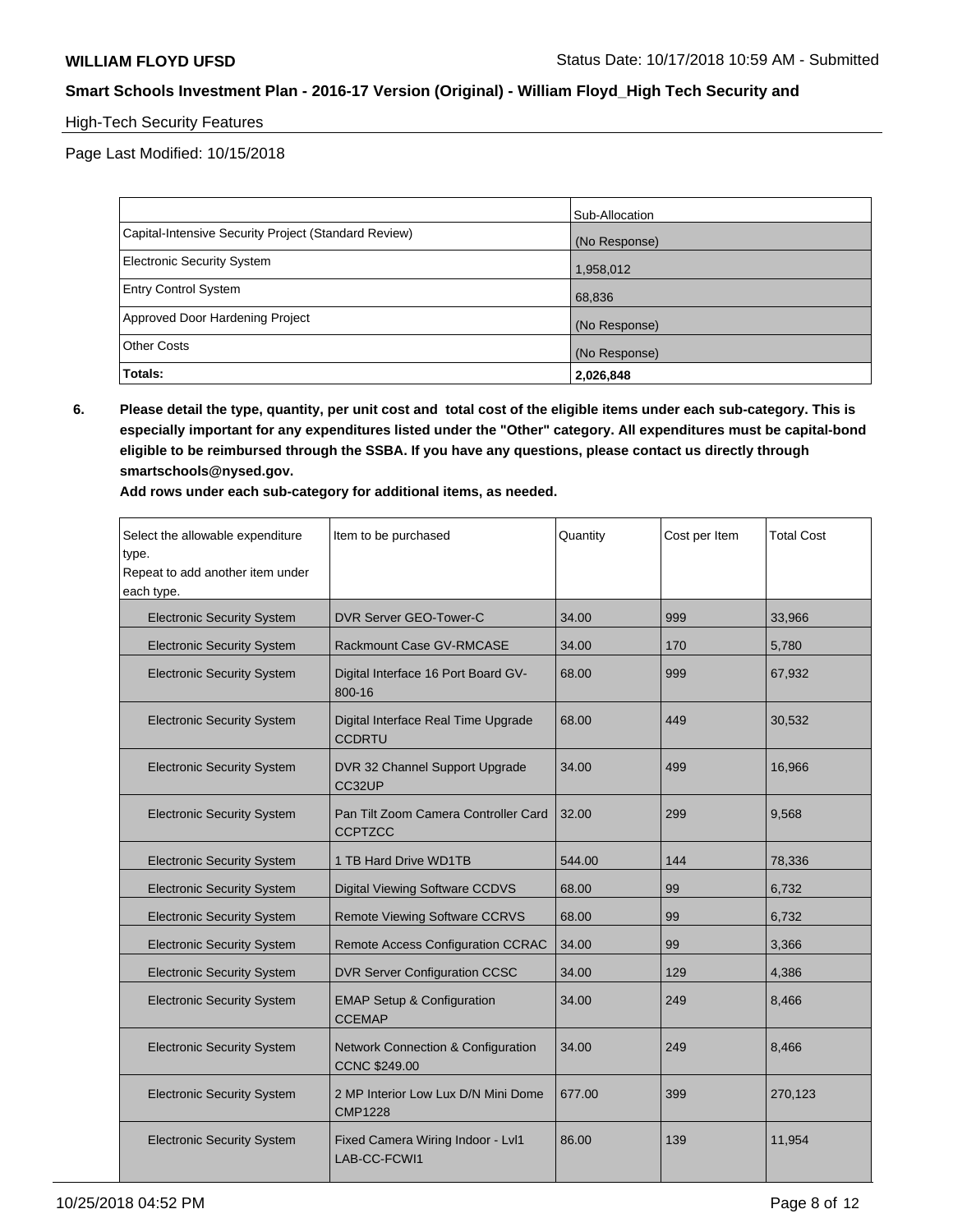# High-Tech Security Features

| Select the allowable expenditure<br>type.<br>Repeat to add another item under<br>each type. | Item to be purchased                                             | Quantity | Cost per Item | <b>Total Cost</b> |
|---------------------------------------------------------------------------------------------|------------------------------------------------------------------|----------|---------------|-------------------|
| <b>Electronic Security System</b>                                                           | Fixed Camera Wiring Indoor - Lvl 2<br>LAB-CC-FCWI2               | 593.00   | 294           | 174,342           |
| <b>Electronic Security System</b>                                                           | PTZ Camera Wiring - Indoor Lvl 1<br>LAB-CC-PTZCWO1               | 3.00     | 159           | 477               |
| <b>Electronic Security System</b>                                                           | <b>Extended Camera Wiring CCEXT</b>                              | 679.00   | 150           | 101,850           |
| <b>Electronic Security System</b>                                                           | Indoor Camera Mounting & Focusing<br><b>CCICM</b>                | 677.00   | 75            | 50,775            |
| <b>Electronic Security System</b>                                                           | PTZ Camera Mounting & Focusing -<br>Indoor Lvl1 LAB-CC-PTZCMFI1  | 3.00     | 105           | 315               |
| <b>Electronic Security System</b>                                                           | Camera Configuration/ Setup /<br>Programming CCCONFIG            | 682.00   | 49            | 33,418            |
| <b>Electronic Security System</b>                                                           | New PTZ Camera Configuration LAB-<br>CC-NPTZCC1                  | 3.00     | 79            | 237               |
| <b>Electronic Security System</b>                                                           | Device Wiremold / Pipe / Conduit - Lvl<br>1 LAB-GE-WMPC1         | 424.00   | 129           | 54,696            |
| <b>Electronic Security System</b>                                                           | Fixed Camera Wiring Outdoor - Lvl 2<br>LAB-CC-FCWO2              | 312.00   | 325           | 101,400           |
| <b>Electronic Security System</b>                                                           | PTZ Camera Wiring - Outdoor Lvl 1<br>LAB-CC-PTZCWO1              | 11.00    | 189           | 2,079             |
| <b>Electronic Security System</b>                                                           | <b>Extended Camera Wiring CCEXT</b>                              | 349.00   | 150           | 52,350            |
| <b>Electronic Security System</b>                                                           | <b>Outdoor Camera Mounting &amp; Focusing</b><br>CCOCM           | 312.00   | 125           | 39,000            |
| <b>Electronic Security System</b>                                                           | PTZ Camera Mounting & Focusing -<br>Outdoor Lvl1 LAB-CC-PTZCMFO1 | 11.00    | 155           | 1,705             |
| <b>Electronic Security System</b>                                                           | Camera Configuration/ Setup /<br>Programming CCCONFIG            | 312.00   | 49            | 15,288            |
| <b>Electronic Security System</b>                                                           | New PTZ Camera Configuration LAB-<br>CC-NPTZCC1                  | 11.00    | 79            | 869               |
| <b>Entry Control System</b>                                                                 | 4 Door Keyscan Access Control Panel<br><b>KEYPANEL4</b>          | 13.00    | 2,399         | 31,187            |
| <b>Entry Control System</b>                                                                 | Netcom Board KEYNETCOM                                           | 13.00    | 479           | 6,227             |
| <b>Entry Control System</b>                                                                 | 12v 7Amp Hr Battery BATT12V12                                    | 26.00    | 42            | 1,092             |
| <b>Entry Control System</b>                                                                 | 16v AC Access Panel Power Supply<br><b>ACCPS</b>                 | 26.00    | 29            | 754               |
| <b>Entry Control System</b>                                                                 | Keyscan Access Control Software<br><b>ACCKSOFT</b>               | 8.00     | 749           | 5,992             |
| <b>Entry Control System</b>                                                                 | Network Connection & Configuration<br><b>CCNC</b>                | 13.00    | 249           | 3,237             |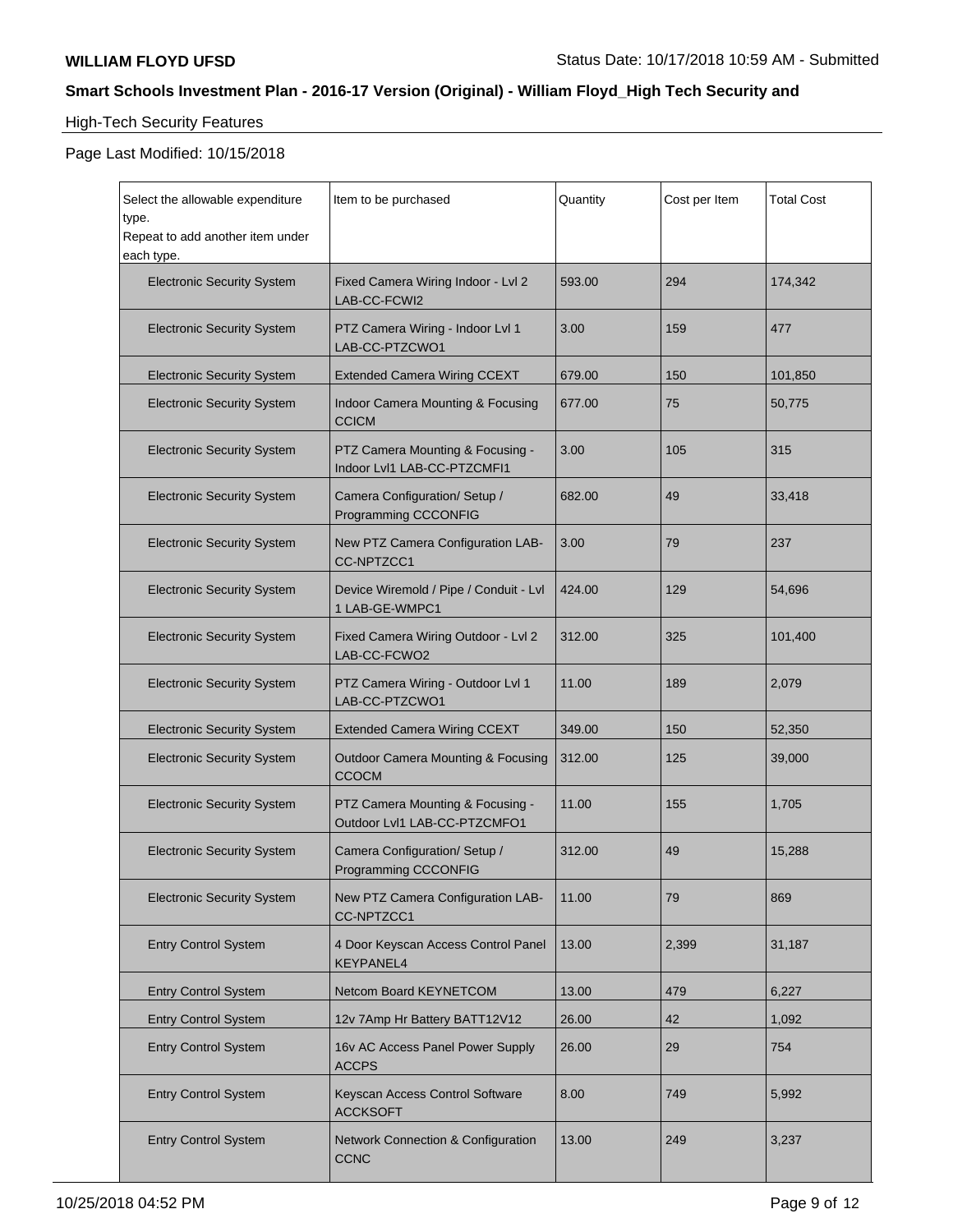# High-Tech Security Features

| Select the allowable expenditure<br>type.      | Item to be purchased                                                      | Quantity | Cost per Item | <b>Total Cost</b> |
|------------------------------------------------|---------------------------------------------------------------------------|----------|---------------|-------------------|
| Repeat to add another item under<br>each type. |                                                                           |          |               |                   |
| <b>Entry Control System</b>                    | <b>Access Control Panel Installation - Lyl</b><br>2 LAB-ACC-PANEL2        | 13.00    | 330           | 4,290             |
| <b>Entry Control System</b>                    | Software Programming/Installation<br><b>ACCPROG</b>                       | 37.00    | 375           | 13,875            |
| <b>Entry Control System</b>                    | <b>Proximity Card Reader ACCKREADER</b>                                   | 1.00     | 225           | 225               |
| <b>Entry Control System</b>                    | <b>Exterior Door Strike 9600</b>                                          | 1.00     | 467           | 467               |
| <b>Entry Control System</b>                    | Door Control Power Supply ACCPWR                                          | 1.00     | 195           | 195               |
| <b>Entry Control System</b>                    | Proximity Card Reader Installation -<br>Indoor Lvl 1 LAB-ACC-PCRII1       | 1.00     | 175           | 175               |
| <b>Entry Control System</b>                    | Door Strike Installation ACCDSI                                           | 1.00     | 350           | 350               |
| <b>Entry Control System</b>                    | Proximity Card Reader Wiring -<br>Outdoor Lvl 2 LAB-ACC0PCRWO2            | 1.00     | 420           | 420               |
| <b>Entry Control System</b>                    | Proximity Reader Wiring w/ Amp<br><b>ACCEPW</b>                           | 1.00     | 175           | 175               |
| <b>Entry Control System</b>                    | Door Opener Device Wiring ACCDSW                                          | 1.00     | 175           | 175               |
| <b>Electronic Security System</b>              | ILS PA Integration Module LCK-<br><b>PAINTMOD</b>                         | 8.00     | 1,075         | 8,600             |
| <b>Electronic Security System</b>              | ILS PA Integration Module<br>Configuration - Lvl 4 LAB-LCK-<br>PAINTMODC4 | 8.00     | 840           | 6,720             |
| <b>Electronic Security System</b>              | Mass Notification Intergration Module<br><b>LCK-MNTMOD</b>                | 8.00     | 1,075         | 8,600             |
| <b>Electronic Security System</b>              | ILS Integration Module Configuration -<br>Lvl 4 LAB-LCK-MNTMODC4          | 8.00     | 840           | 6,720             |
| <b>Electronic Security System</b>              | Panic Stopper Station w/ Cover AP669                                      | 27.00    | 179           | 4,833             |
| <b>Electronic Security System</b>              | 16 Channel I/O Controller CCIO16                                          | 12.00    | 299           | 3,588             |
| <b>Electronic Security System</b>              | Wiremold 788-18                                                           | 27.00    | 49            | 1,323             |
| <b>Electronic Security System</b>              | Wire Run AVWIRE                                                           | 195.00   | 150           | 29,250            |
| <b>Electronic Security System</b>              | Panic Installation ACCCSI                                                 | 110.00   | 175           | 19,250            |
| <b>Electronic Security System</b>              | Alarm Controls - POPIT LUC                                                | 30.00    | 40            | 1,200             |
| <b>Electronic Security System</b>              | Interior Strobe Light INTBELLS                                            | 84.00    | 159           | 13,356            |
| <b>Electronic Security System</b>              | 8 Channel Power Supply 12V DC<br>DPS-12DC-4UL                             | 12.00    | 245           | 2,940             |
| <b>Electronic Security System</b>              | ILS Access Card Disable Module LCK-<br><b>ACDMOD</b>                      | 8.00     | 1,425         | 11,400            |
| <b>Electronic Security System</b>              | <b>ILS Access Card Disable Module</b><br>configuration - Lvl 4 LAB-LCK-   | 8.00     | 790           | 6,320             |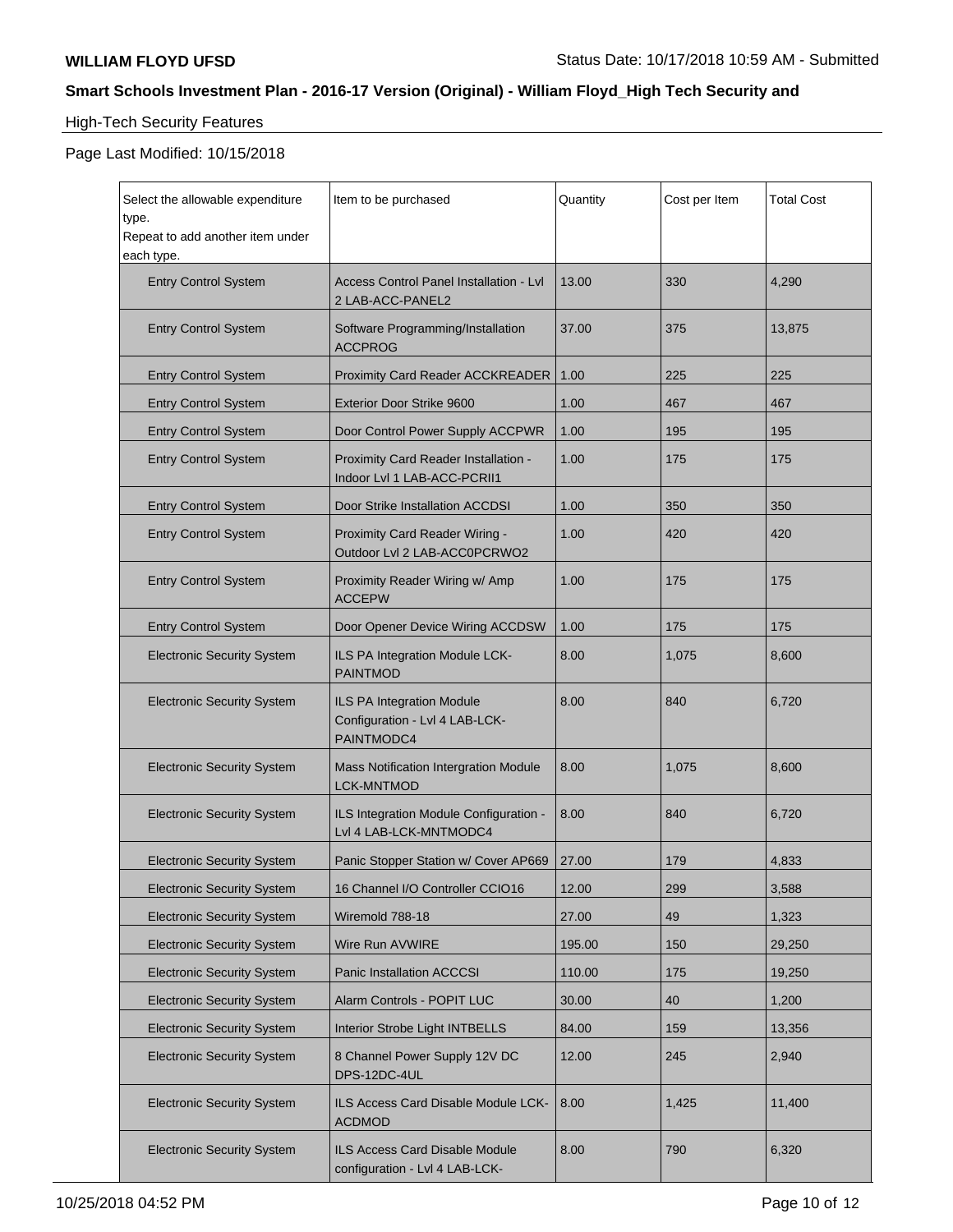# High-Tech Security Features

| Select the allowable expenditure<br>type.<br>Repeat to add another item under<br>each type. | Item to be purchased                                                       | Quantity | Cost per Item | <b>Total Cost</b> |
|---------------------------------------------------------------------------------------------|----------------------------------------------------------------------------|----------|---------------|-------------------|
|                                                                                             | ACDMODC4                                                                   |          |               |                   |
| <b>Electronic Security System</b>                                                           | <b>BOSCH 246 Point Intrusion Alarm</b><br>Panel 8ZNALRM                    | 8.00     | 749           | 5,992             |
| <b>Electronic Security System</b>                                                           | Keypad 212R                                                                | 8.00     | 349           | 2,792             |
| <b>Electronic Security System</b>                                                           | Popex Zone Expander IAZONEEXP                                              | 8.00     | 99            | 792               |
| <b>Electronic Security System</b>                                                           | 8 Relay Module IA-8RMOD                                                    | 8.00     | 119           | 952               |
| <b>Electronic Security System</b>                                                           | Burglar Alarm Panel Installation - Lvl 1<br>LAB-IA-PANEL1                  | 8.00     | 350           | 2,800             |
| <b>Electronic Security System</b>                                                           | Keypad Installation - Lvl 1 LAB-IA-<br>KPI1                                | 8.00     | 150           | 1,200             |
| <b>Electronic Security System</b>                                                           | Security System Installation SSILI                                         | 32.00    | 155           | 4,960             |
| <b>Electronic Security System</b>                                                           | Multi-Select Lockdown Website<br>License LCK-PCLCKDWN                      | 16.00    | 1,500         | 24,000            |
| <b>Electronic Security System</b>                                                           | Software Programming and Installation<br><b>ACCPROG</b>                    | 16.00    | 375           | 6,000             |
| <b>Electronic Security System</b>                                                           | ILS Computer Lockdown System<br>Configuration LAB-LCK-PCLCKDWNC            | 16.00    | 450           | 7,200             |
| <b>Electronic Security System</b>                                                           | 32' Monitor AV32MON                                                        | 8.00     | 499           | 3,992             |
| <b>Electronic Security System</b>                                                           | Monitor Wall Bracket AVMOUNT                                               | 8.00     | 149           | 1,192             |
| <b>Electronic Security System</b>                                                           | Display Node COM-ILSCOMSOFT                                                | 8.00     | 1,999         | 15,992            |
| <b>Electronic Security System</b>                                                           | <b>Control Center Node COM-</b><br><b>ILSCOMSOFT</b>                       | 1.00     | 1,999         | 1,999             |
| <b>Electronic Security System</b>                                                           | Streamer License COM-ILSCOMSOFT                                            | 1.00     | 1,299         | 1,299             |
| <b>Electronic Security System</b>                                                           | Macro Keyboard and Mouse COM-<br><b>MACKEY</b>                             | 1.00     | 450           | 450               |
| <b>Electronic Security System</b>                                                           | 100' HDMI Cable GE-HRMI100                                                 | 8.00     | 175           | 1,400             |
| <b>Electronic Security System</b>                                                           | ILS Command Center Monitor License<br><b>ILSCCS</b>                        | 8.00     | 579           | 4,632             |
| <b>Electronic Security System</b>                                                           | <b>Command Center PCS COM-VWS</b>                                          | 2.00     | 1,295         | 2,590             |
| <b>Electronic Security System</b>                                                           | Cell Phone Integration Module LCK-<br><b>TMIMOD</b>                        | 8.00     | 799           | 6,392             |
| <b>Electronic Security System</b>                                                           | Programming & Configuration LAB-<br>LCK-TMIMODC1                           | 8.00     | 750           | 6,000             |
| <b>Electronic Security System</b>                                                           | ILS Computer Lockdown System<br>Configuration IvI 2 LAB-LCK-<br>PCLCKDWNC2 | 8.00     | 605           | 4,840             |
| <b>Electronic Security System</b>                                                           | Nighthawk Security Box Equipment &                                         | 3.00     | 3,995         | 11,985            |